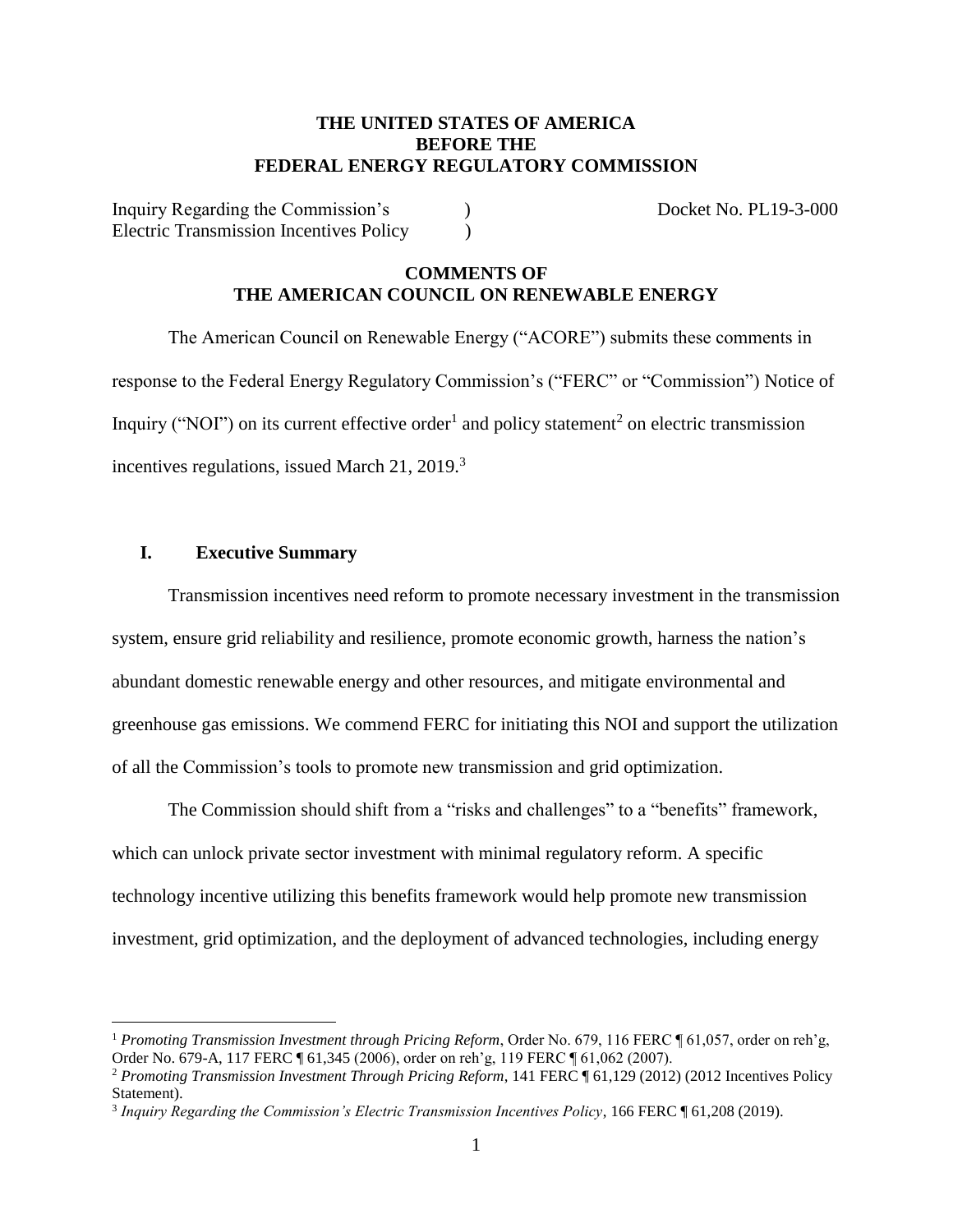storage. The RTO membership incentive should continue. It provides consumer benefits because RTO participation is critical to achieving efficient and reliable operation with a large amount of renewable resources. As the Commission reforms its transmission incentive policy, clear Commission preferences would help drive investment through regulatory certainty.

Transmission incentive reform should be augmented with transmission planning reform to more effectively promote new transmission. The incorporation of grid optimization and advanced technologies in the planning process, more standard and broad cost allocation, and increased inter-RTO transfer capability will lead to a more robust and efficient electric grid. Where possible within its authority, FERC should enhance efforts to streamline transmission siting and enable construction of necessary transmission lines.

#### **II. Who We Are**

 $\overline{\phantom{a}}$ 

ACORE works across renewable technologies and represents the nation's leading renewable energy developers, manufacturers and investors, along with corporate electricity consumers, electric utilities, manufacturers of energy storage and smart grid technologies, and the many other diverse industries that comprise the country's thriving renewable energy economy. Since 2008, renewables have made up more than half of all new power generation capacity in the U.S. $4$  Over the past seven years, renewable energy generation has been the nation's largest source of private sector infrastructure investment.<sup>5</sup> This investment contributes

<sup>4</sup> BloombergNEF, *2019 Factbook Launch: Media Briefing*. (2019). Retrieved from https://www.bcse.org/wpcontent/uploads/2019-02-13\_Factbook\_Press\_Launch\_for\_website.pdf.

<sup>5</sup> BlackRock, *The Mainstreaming of Renewable Power: Growth of an Infrastructure Sector*. (2015). Retrieved from [https://www.blackrock.com/au/intermediaries/literature/market-commentary/blackrock-the-mainstreaming-of](https://www.blackrock.com/au/intermediaries/literature/market-commentary/blackrock-the-mainstreaming-of-renewable-power-en-au.pdf)[renewable-power-en-au.pdf.](https://www.blackrock.com/au/intermediaries/literature/market-commentary/blackrock-the-mainstreaming-of-renewable-power-en-au.pdf) (Non-publicly available data from Dealogic shows U.S. renewable investment through year-end 2016 was \$98.5 billion.)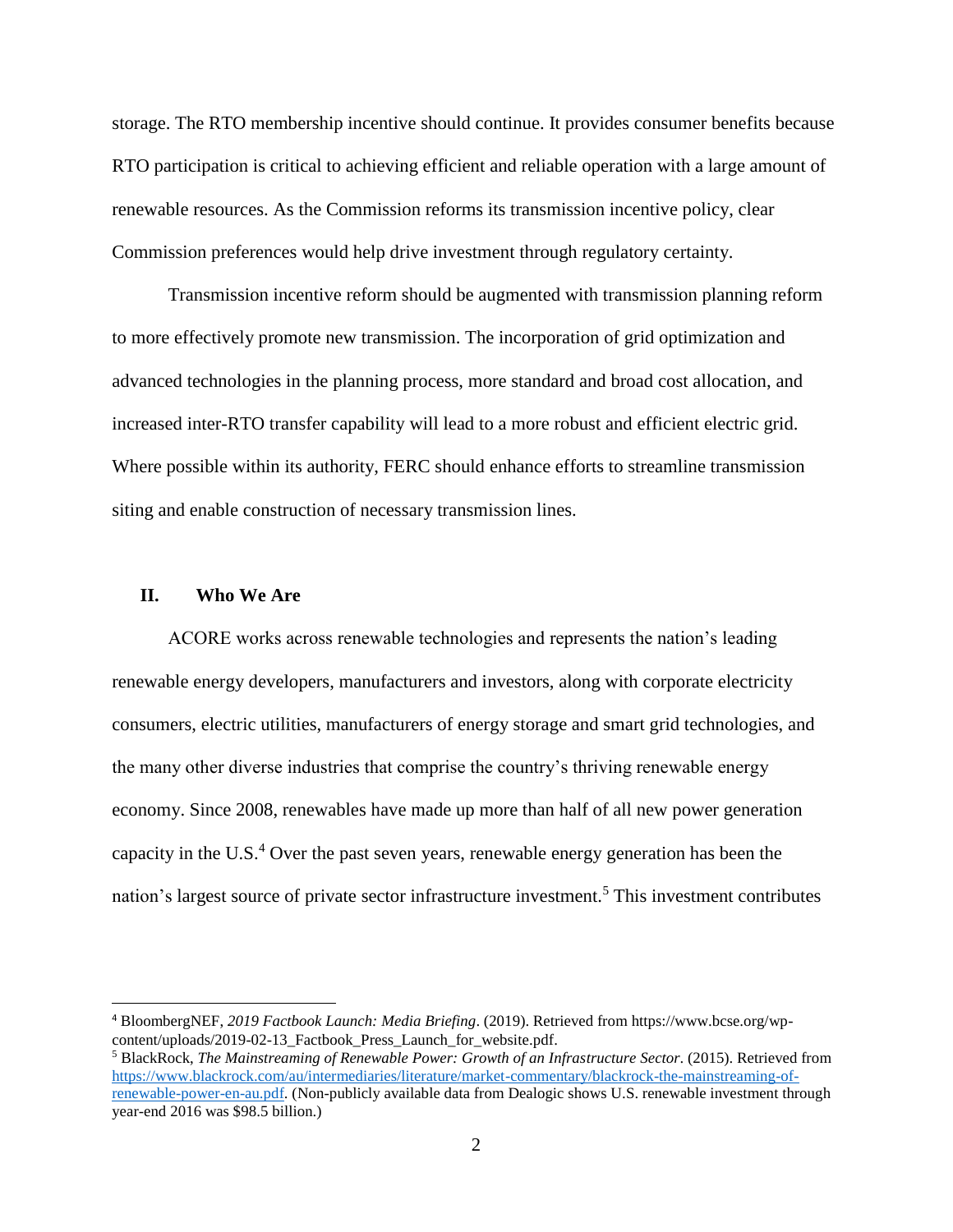significantly to the modernization of the grid and ensures the availability of a reliable, resilient and affordable power supply while reducing emissions and driving economic development.

## **III. Comments on Reforming Transmission Incentives to Promote Necessary Investment in the Transmission System**

Transmission incentive reform has the potential to enhance and diversify the U.S. electric generation mix. Reforms that address service congestion should simultaneously lower electricity costs and encourage adoption and greater amounts of renewable energy by incentivizing connections between locations that can inexpensively generate renewable electricity and locations that demand it. Benefit-based incentives can ensure that transmission owners only benefit when consumers also benefit, and FERC's just and reasonable standard is satisfied.

New transmission can unlock access to large amounts of wind and solar energy. These resources are located throughout the country but can be remote from load. For example, according to the National Renewable Energy Laboratory (NREL), the central U.S. and ocean plains along the coasts contain large amounts of potential wind energy resources while the desert southwest contains large amounts of potential solar energy resources. At the same time, much of the U.S. population is not located in these regions. Significant transmission development is required to connect these cost-competitive energy resources with areas of high demand and to allow local surpluses and shortages that can occur at any moment to be spread out across the region.

By linking the major interconnections and realizing a broader power grid, these resources can be unlocked while also providing a level national playing field where all resources can compete. This greater geographic diversity in the nation's generation fleet can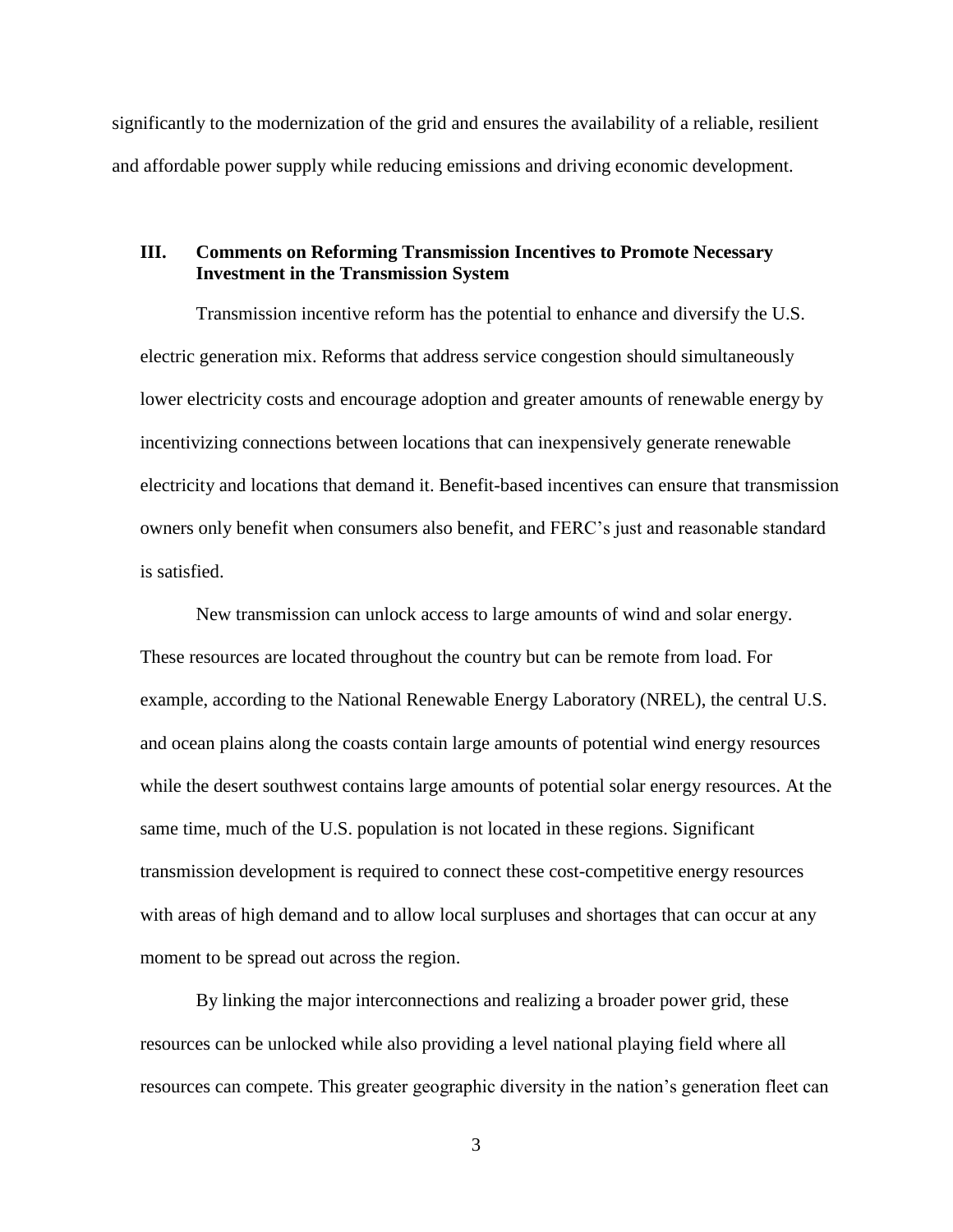increase resilience by distributing the risk of any single event disrupting a whole region's supply. The market would drive further integration of new energy resources under the current regulatory framework.

# **A. Shift from a "Risks and Challenges" to a "Benefits" Framework to Reward Quantifiable Improvements to the Grid**

FERC should shift from a "risks and challenges" approach to a "benefits" framework. New transmission provides widely understood benefits to grid capacity and resilience as well as resource efficiency. Dynamic line ratings and other technological innovations can also provide quantifiable economic benefits and reduced power costs by increasing the capacity of transmission infrastructure at lower costs than new wire solutions, but these innovations are not properly compensated for their benefits under the current approach. These benefits should be documented and shared with transmission owners as an incentive. This improved approach would build off existing RTO economic planning processes to achieve efficient, low-cost, and reliable electricity for American consumers.

## **B. Adopt a Specific Transmission Technology Incentive to Optimize the Existing Grid at Low Cost**

The Energy Policy Act of 2005 directs FERC to "encourage deployment of transmission technologies and other measures to increase the capacity and efficiency of existing transmission facilities and improve the operation of the facilities."<sup>6</sup> The following proposal implements this directive by incentivizing the deployment and use of efficiency-improving technologies for the benefit of electricity consumers.

 $\overline{\phantom{a}}$ 

<sup>6</sup> Energy Policy Act of 2005, Pub. L. No. 109-58, Stat. 961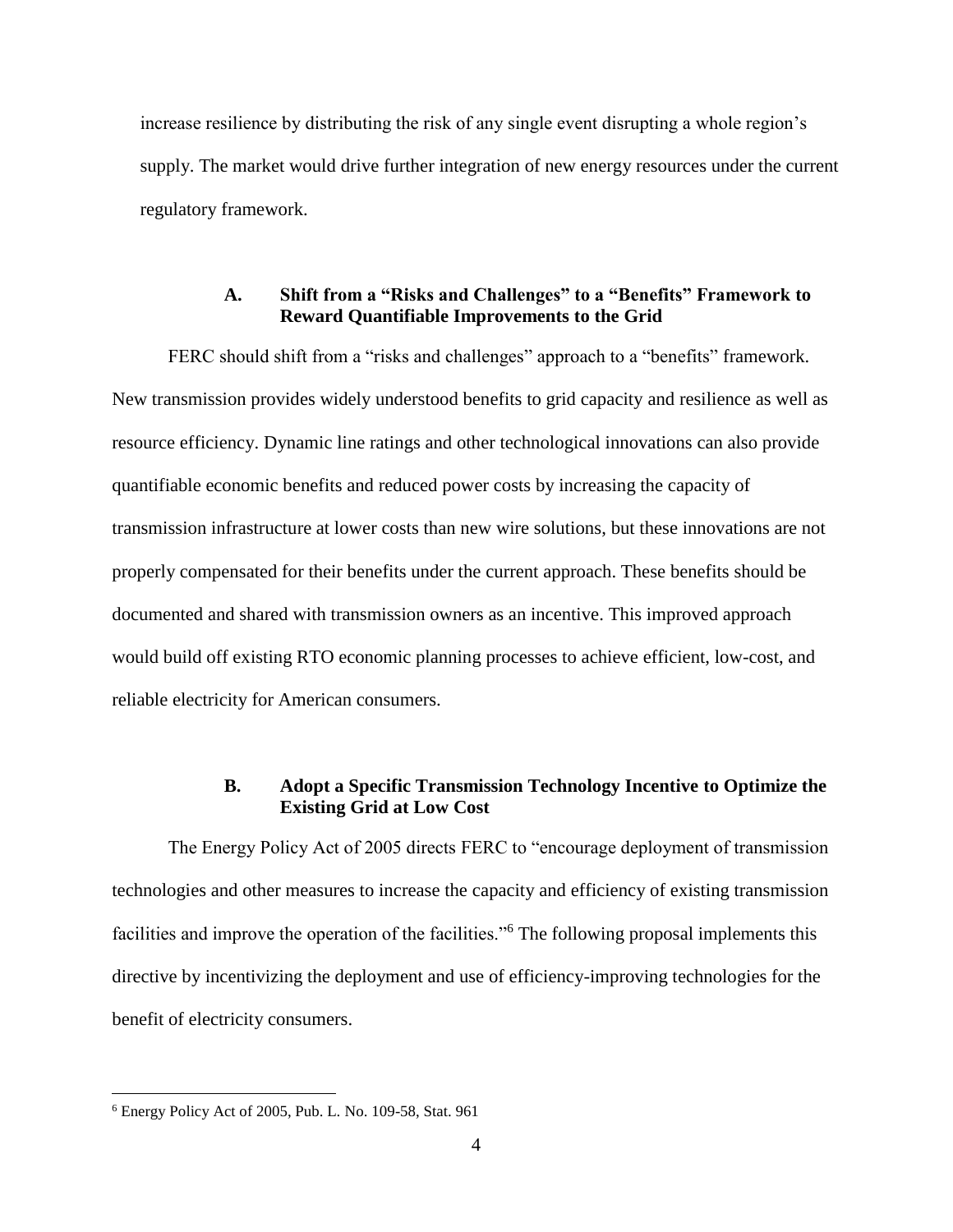#### **1. Incentivize Congestion Reduction as a Measurable Benefit**

To address geographic resource constraints and deliver transmission benefits, the Commission should consider incentivizing reductions in congestion and curtailment in a technology-neutral way. Newly available grid operations technologies such as more advanced dynamic line ratings, power flow control systems, and topology optimization can reduce this congestion and curtailment for less cost than new lines. Currently, utilities earn little to no money from the process of delivering more over existing wires.

FERC should realign the incentives so that utilities can earn money from approaches that reduce congestion. Grid expansion often requires allocations of hundreds of millions of dollars, while grid operation improvements can be single digit percentages of these costs. Within RTOs, transmission owners should also be allowed to keep some of the congestion cost reductions that are created by improved grid operations as further incentive to deploy these new consumer costsaving technologies.

We support a proposal based on the WATT Coalition's approach of a specific, welldefined incentive focused only on low-cost projects that provide quantifiable congestion reduction benefits. This incentive is based on the existing economic planning and operations planning processes which have been approved by FERC, are in transmission tariffs, and have models and processes in place.

## **2. Develop Criteria to Facilitate Lowest-Cost Technological Innovation and Deployment**

FERC should establish criteria for what qualifies as "transmission technologies and other measures to increase the capacity and efficiency of existing transmission facilities and improve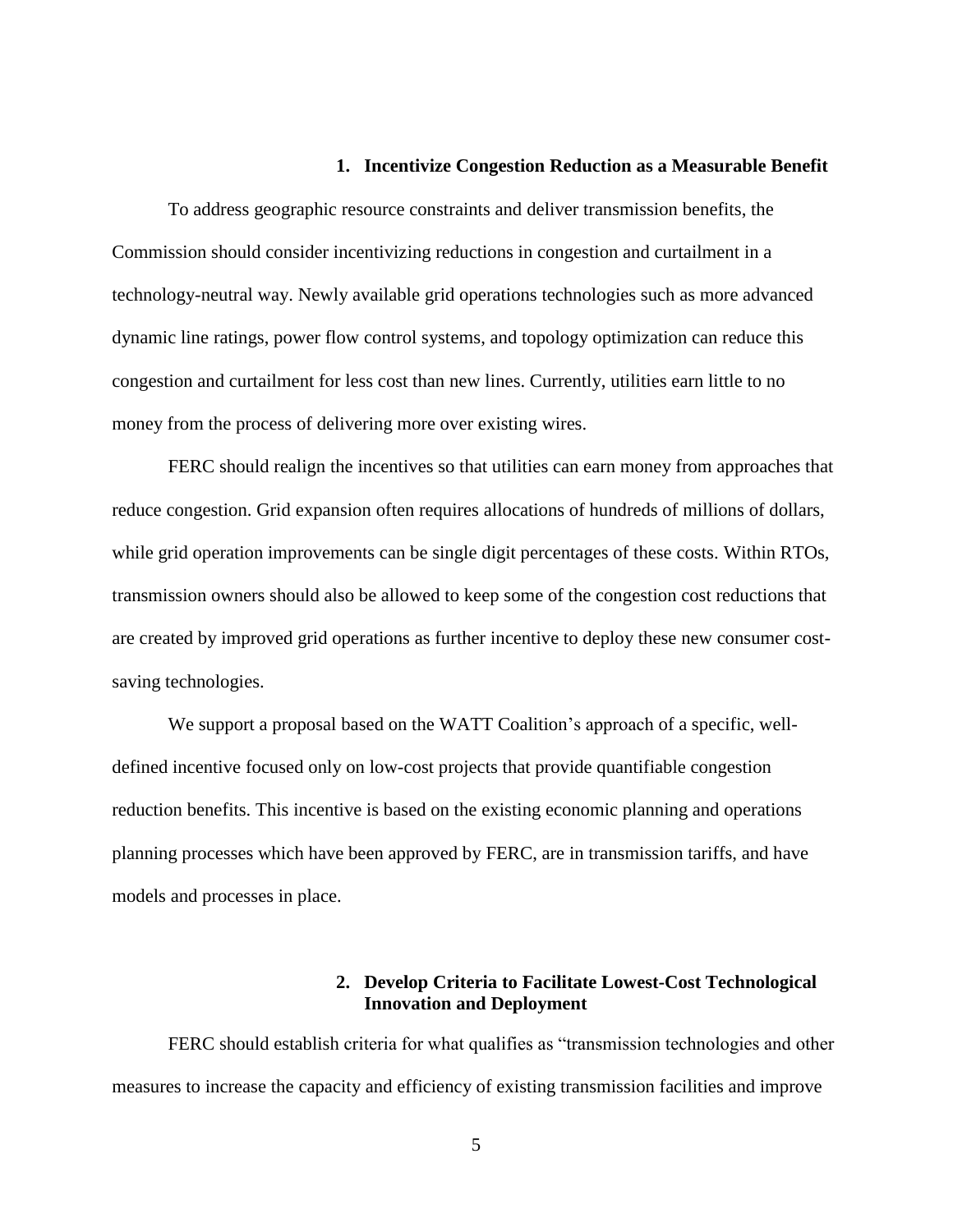the operation of the facilities." We propose that this incentive include hardware, software, operations and maintenance costs, and associated protocols applied to the transmission system that increase the operational transfer capacity of existing facilities or a set of facilities; be technology-neutral; and allow for congestion reduction on the existing transmission network.

FERC should investigate how to include software upgrades in this incentive. Revisions to the control software used by grid operators is an important technological improvement to enhance grid transmission capabilities. Some grid hardware may make economic sense to deploy, but the grid operator would not be able to utilize it due to the presence of archaic software that cannot interact with the new equipment. An incentive that encourages grid operators to update their systems to make use of modern control software would have outside benefits with low capital expenditures relative to the construction of new transmission lines.

## **3. Calculate Incentive Awards from System Benefits to Link Monetary Rewards with Transmission Enhancement Efforts**

Transmission owners or utilities should submit projects that comply with both the existing regional planning criteria for economic projects and FERC's "bright-line criteria" for reliability, where total capital investment is under a threshold to be determined by the Commission. Projects should be evaluated using standard costs and benefits calculations as determined by traditional transmission studies for economic planning. The benefits assessment should include production cost and capacity cost savings. Most planning authorities already evaluate the congestion impacts of a proposed project as part of the economic planning process.

If benefits exceed costs for a project, or a set of bundled project deployments, the transmission owner should be awarded an appropriate incentive based on the savings calculated. The utility should include the approved projects along with the shared savings and a benefits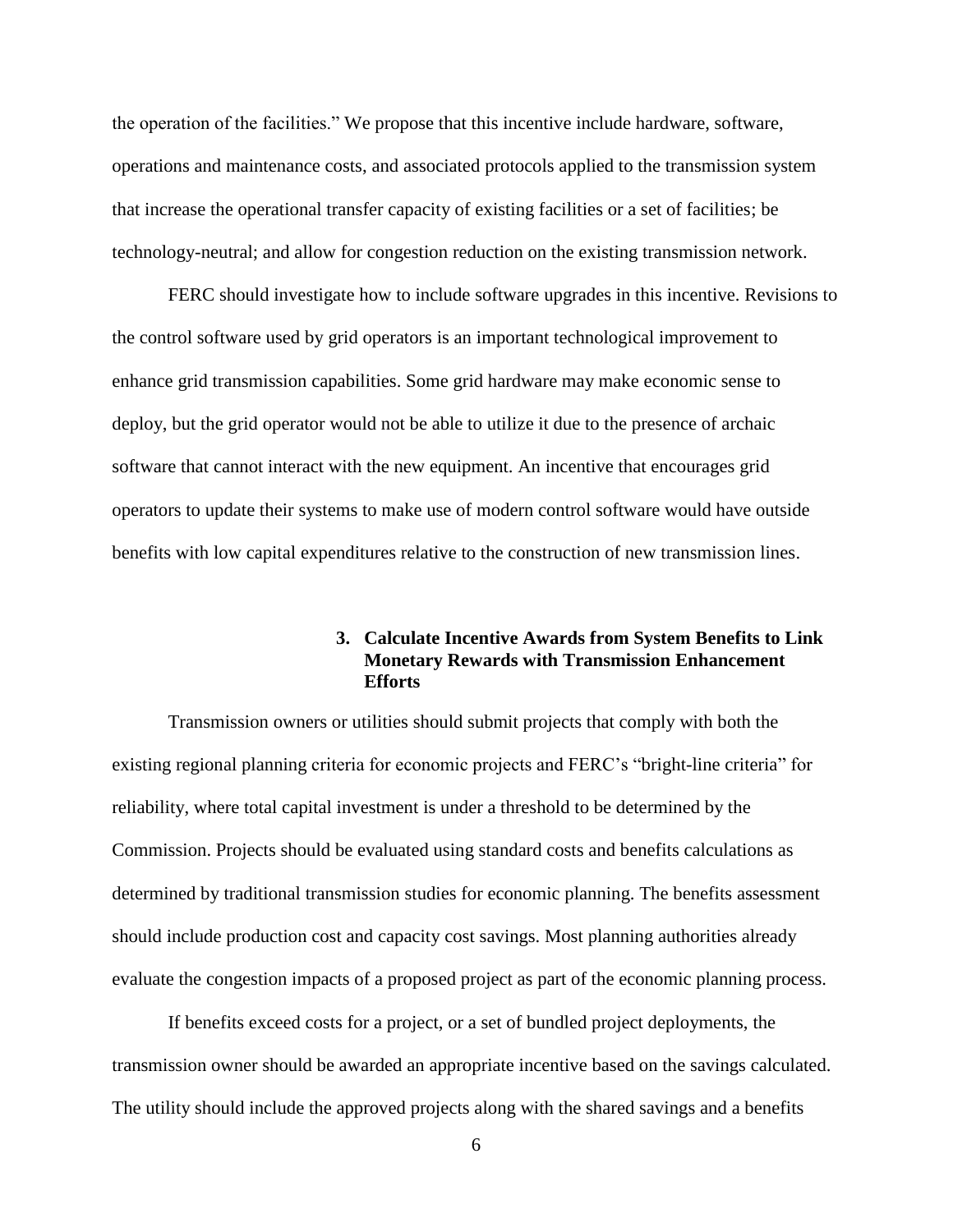assessment in their periodic rate base filings with FERC. After the time frame of payments has passed, the utility should have the option of either collecting their standard revenue requirement on the investment for the remaining duration of the investment's lifetime or re-evaluating the benefits and pursuing a savings-based approach.

The incentive should be based on a share of the net savings calculated by identifying total benefits over the study time frame, subtracting the project capital costs and the corresponding operating costs over the study time frame, and multiplying net savings by a benefit sharing factor of 25% to 50%, to be requested and justified in the application. We recommend that this sharing factor be a sliding scale with various levers as determined by FERC.

Under the operations planning time frame, each party interested in participating in the technology incentive program proposes to FERC their own specific program to deploy and implement the technologies and other measures in operations planning. For programs proposed by RTOs, member transmission operators have the option to participate in those programs, to propose their own specific programs to complement or substitute the RTO program, or to take no action.

This proposal should include a quantification of the expected societal benefits of the program; a quantification of the expected costs of the program; rules specifying how the program will be administered, including the technologies or measures for deployment and use as part of the program and the proposed duration; and the incentive the party will receive for conducting the program, typically a fraction of the expected societal benefits.

#### **4. Evaluate Incentive Program Participants to Ensure Ongoing Consumer Value**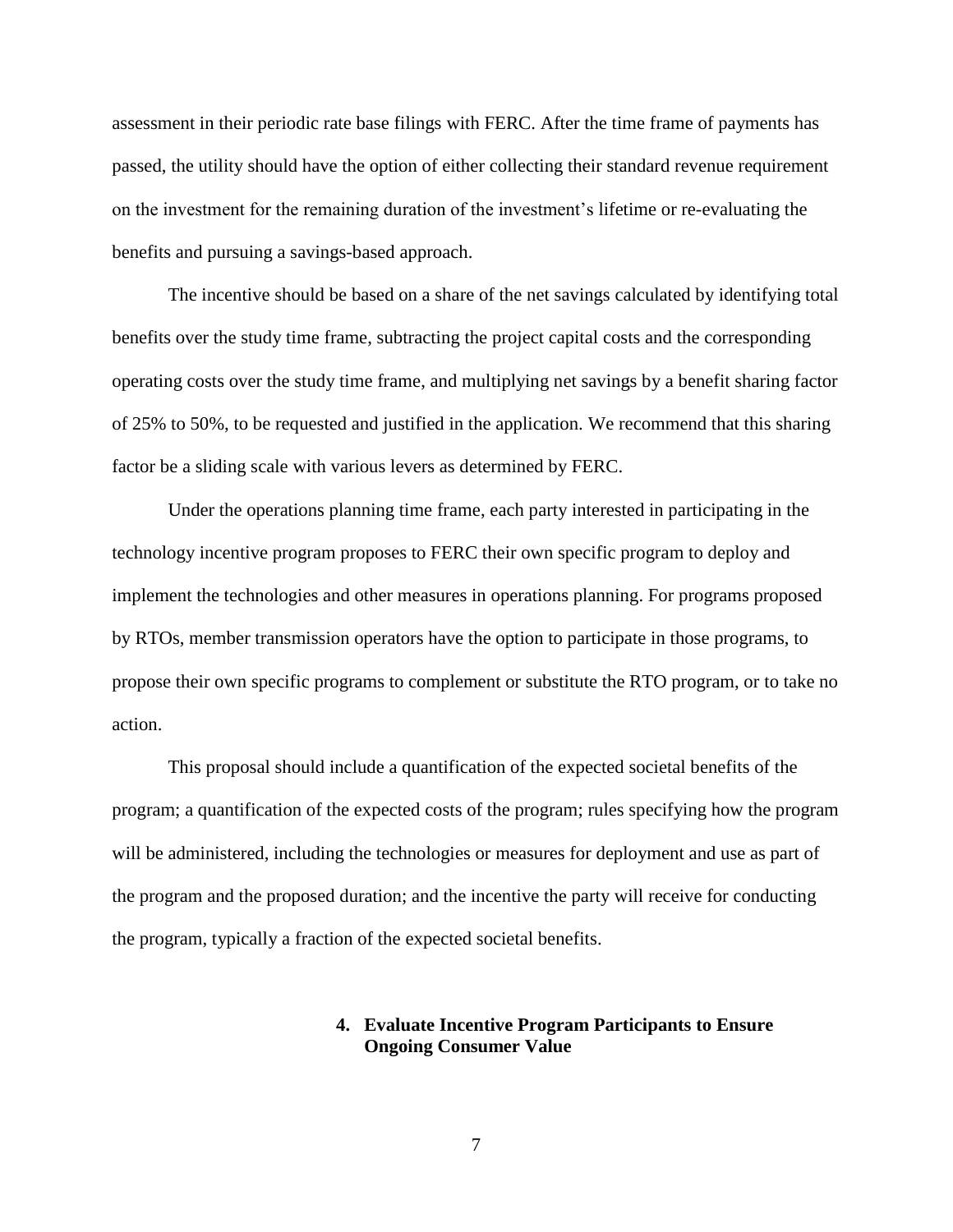If FERC accepts the party's application, the participating party then executes the program. During the execution phase, the participating party should evaluate opportunities to reduce congestion using solutions that are deployable within the operations time frame. These evaluations are expected to be performed multiple times over the operational time frame, such as six months before the start of a given season, one month before the start of the season, one week before real-time operations, one day before real-time operations, and so on, using the latest data available at that time, such as the most current outage schedule. During each evaluation, the participating party identifies a set of candidate projects and operational measures to reduce congestion. These projects and operational measures are assessed using predefined criteria. If a candidate project meets the criteria and sufficient program funding exists to implement the project, the party executes the project, such as deploying dynamic line rating on a specific line.

The set of candidate projects and operational measures should depend on the timing of the evaluation relative to real-time operations. For example, deploying mobile power flow controllers and dynamic line ratings are viable candidate projects up to a month prior to realtime. In contrast, making appropriate topology changes are viable up to near real-time operations.

The actual benefits of the program should be regularly compared to the expected benefits that were specified in the program application. This comparison should be reported to FERC. If the actual benefits are underwhelming, the participating party has the option to issue an action plan to correct this discrepancy, including adjusting the program based on updated knowledge or even terminating the program if warranted. A base, net-savings sharing factor should be awarded regardless for program participation. An additional share should be awarded as actual benefits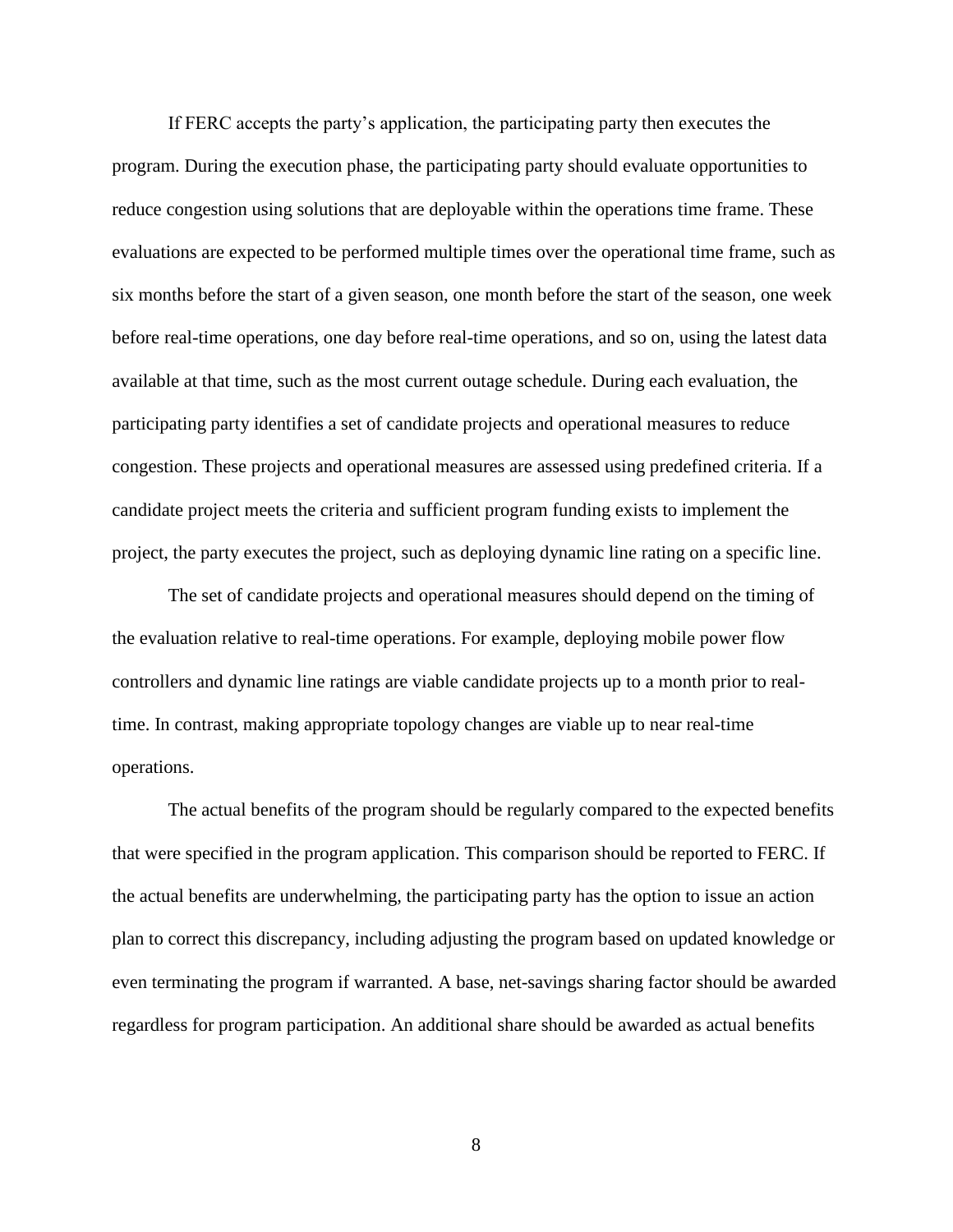are realized. To continue receiving the participation award, applicants should demonstrate their continued participation every two years.

At the end of the program period, the overall benefits should be compared to the expected benefits and the comparison reported to FERC. This report will be considered if the participating party chooses to apply for future programs. Third-party verification of congestion relief, such as from a market monitor, may alleviate any concerns regarding the accuracy of actual benefit achievement.

## **C. Continue the RTO Membership Incentive to Promote the Growth of Organized, Competitive Markets**

ACORE supports continuing the RTO membership incentive. RTO membership and expansion of markets into the West and Southeast allows new resources to supply their services to a broader geographic diversity, building resiliency while motivating economic development and containing costs through a market-based approach. Incentives help utilities on the margin make this choice.

#### **D. Clearly Express Project Preferences and Use Available Authority to Ensure Regulatory Certainty and Promote Transmission Investment**

Since FERC's 2012 Promoting Transmission Investment Through Pricing Reform Policy Statement, transmission developers fear spending resources on an application only to get rejected. Clear policy statements from the Commission may encourage more applications for transmission incentives. Commissioners should make clear in orders and in discussions with stakeholders the types of projects they believe to be consistent with Order No. 679 and its subsequent clarifications. Uncertainty from the Commission reduces innovation in technology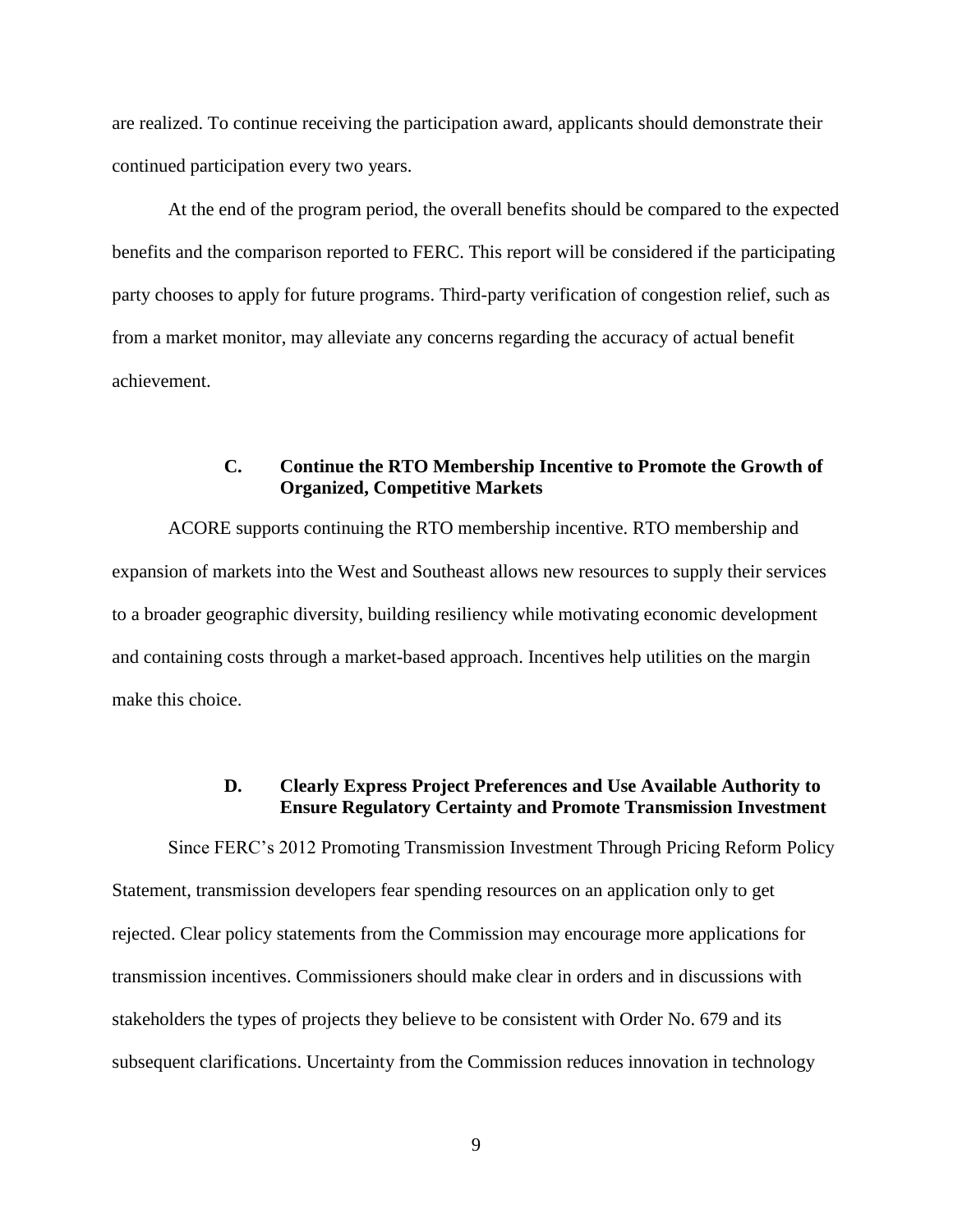and scope in project applications due to the time and capital resources necessary to create such filings.

FERC also has broad authority to develop new incentives that promote a resilient, reliable, and low-cost transmission system. While Section 219 of the Federal Power Act is commonly seen as the basis of FERC's incentive authority, FERC also offered forms of incentives through Section 205 prior to the 2005 amendment that added Section 219.<sup>7</sup> This more recent legislation does not appear to limit FERC's preexisting authority.

## **IV. Comments on Augmenting Transmission Incentive Reform Goals with Transmission Planning Reform to More Effectively Promote New Transmission**

If the goal of the Commission's transmission incentive reform proceeding is a more modern, resilient, and cost-effective bulk power system, then broader transmission planning reforms will assist in achieving this aim. Improvements to the Commission's planning and cost allocation processes can better allow the development of new long-distance transmission lines to match sources of electric generation with regions of demand. The Commission should also work within its authority and with companion federal and state agencies to reduce barriers to transmission siting. Much as freight needs highways and rail, American energy needs transmission lines to reach markets. Transmission lines can be better realized through streamlined siting processes.

# **A. Encourage Use of Network Optimization Methods and Advanced Technologies in the Order No. 1000 Planning Process for More Efficient Grid Development**

 $\overline{\phantom{a}}$ 

<sup>7</sup> *Inquiry Regarding the Commission's Electric Transmission Incentives Policy*, 166 FERC ¶ 61,208 (2019) P 4.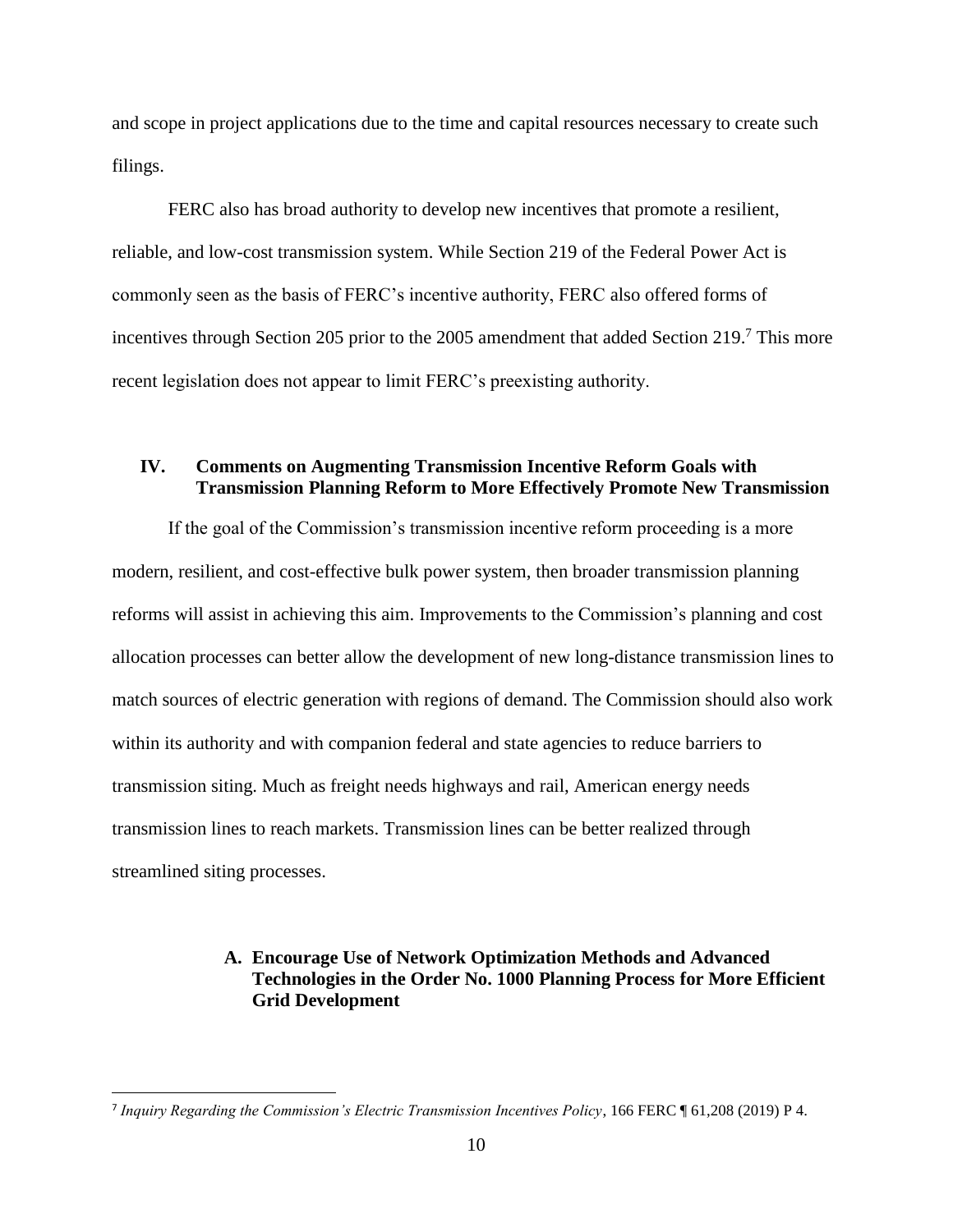FERC should encourage use of network optimization methods and use of advanced technologies in the Order No. 1000 planning processes. Despite its broad goals, large regional and interregional transmission lines have been few and far between since Order No. 1000 came into effect. As with the grid modernization and optimization benefits realized from the aforementioned, a refined planning process that incorporates modern approaches to grid development will lead to greater transmission capacity at lower cost.

### **B. Allocate Costs in a Wider and More Standard Way to Promote Inter-Regional Grid Expansion**

To promote inter-regional grid expansion, including across seams, tariffs should be revised to allow RTOs to utilize broader areas to allocate costs more widely. This would better spread costs to all who benefit. Regulatory review should consider all benefits, including connecting new generation. This revision allows for broader regional cost allocation versus those considered "economic projects" which require narrower 80/20 cost allocation metrics and often stall, and "public policy" projects for which costs are typically assigned to the requesting state.

FERC should establish cost-allocation policies that recognize the full regional benefits of significant interregional transmission, including effects on delivered energy costs. The Commission should allocate the requisite portion of those costs that reflect regional benefits to all customers in the region, regardless of their utility's or their own contractual status with the new project.

## **C. Enable Transmission Owners to Increase the Transfer Capability between RTOs**

FERC should enable transmission owners investing in existing transmission infrastructure and grid optimization to increase the transfer capability between RTOs, reducing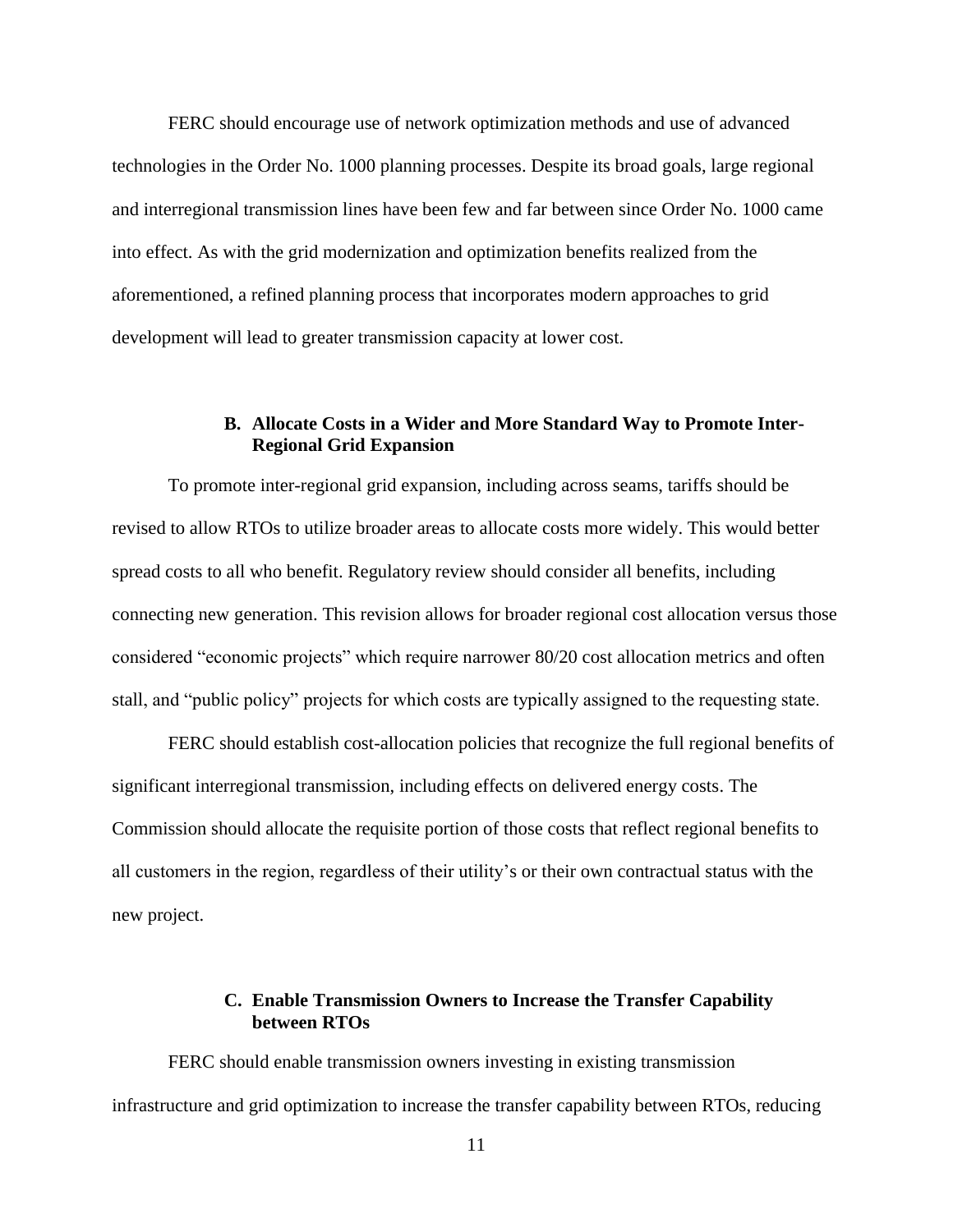financial disincentives to schedule power across RTO seams. Real and artificial barriers, such as RTO seams, can deter the flow of electricity from one RTO to another. This result produces inefficient energy and capacity price formation that affects potential flows of electricity from high resource areas, such as in the Midwest, to high demand areas, such as in the East. Currently, excess renewable power is trapped within some RTO boundaries, failing to reach customers that desire more renewable energy in their power supply portfolios.

The Commission should standardize planning processes across regional boundaries as a first step to enable further interregional transfer capability. FERC should require RTOs and smaller Order No. 1000 planning regions to harmonize their differing methods and criteria for project approval. Currently, projects are subject to the so-called "triple hurdle" problem. Under the existing framework, they must clear unique planning processes in each region they propose to enter, as well as an additional combined test. This standardization, or at least harmonization to reduce the hurdles to one or two, would prevent the rejection of potential projects which are unable to either navigate the complexity of divergent processes or are unable to structure themselves for approval through competing processes.

#### **V. Conclusion**

New and optimized transmission is needed to ensure grid reliability and resilience, promote economic growth, harness the nation's abundant domestic renewable energy and other resources and mitigate environmental and greenhouse gas emissions. In particular, the use of updated and modified rate incentive structures and enhanced transmission planning and cost allocation will help reduce obstacles to and better encourage private sector investment in the development of a more flexible, reliable and resilient 21<sup>st</sup> century transmission system.